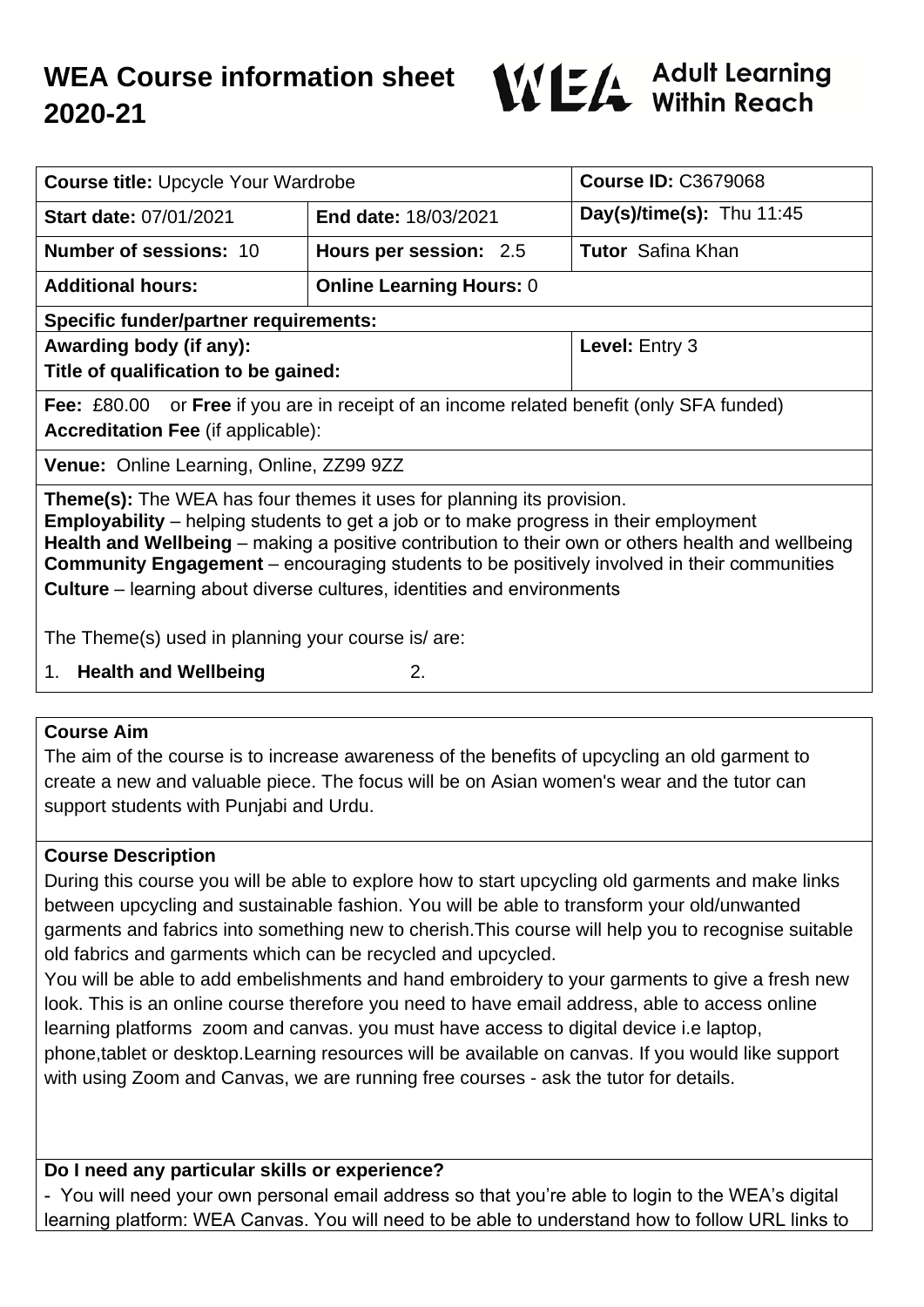pages on the internet. If you want to understand more about Canvas please visit: http://bit.ly/WEAonline

- You will need to be able to follow links to join our WEA live video learning platform: WEA Zoom. If you'd like to understand more about our video learning platform, Zoom please visit: http://bit.ly/WEAonline and http://bit.ly/ZoomSpec

- This course is for a group of around 15 students studying in a live video-learning platform conference and an online digital learning environment platform from the comfort of your own home.
- This course is suitable for beginners and improvers
- This course is for people with little spoken English
- This course is for women only.

## **What will I achieve?**

# **By the end of the course I will be able to:**

1. Increase awareness of upcycling, recycling, sustainable fashion and its benefits.

2. Create individual projects from old garments and fabrics to give a new lease of life, sharing ideas with family,friends and the local community.

3. Develop understanding of various techniques to embellish the garments/ fabrics also using hand embroidery stitches such as chain stitch, running stitch and herringbone stitch

- 4. Use a sewing machine with confidence and within health and safety guidlines
- 5. Use Canvas to record my progress and share ideas.

# **What teaching methods will be used and will there be work outside of the class?**

- The WEA's digital learning platform, Canvas will be used to provide resources or to support lessons, enable assessment, provide learner feedback and for other activities for individuals away from the course. If you want to understand more about our digital learning platform please visit: http://bit.ly/WEAonline

- The WEA tutor will use a range of different teaching and learning methods and encourage you and the group to be actively involved in your learning

- You will be expected to carry out a range of activities in your own time

## **What kind of feedback can I expect from the tutor?**

- You will be able to keep a record of your progress and achievement using photos, audio, text or documents uploaded into the WEA's digital learning platform, WEA Canvas.

- You will be able to keep a digital portfolio of your work on WEA's digital learning platform, Canvas.

- A range of informal activities will be used by the tutor to see what you are learning which may include quizzes, question and answer, small projects and discussion

- You will have opportunities to discuss your progress with your tutor
- You will be encouraged to share your work with the group and discuss your learning
- You will be encouraged to consider other students work and give your opinions and suggestions

- There will be a number of tasks appropriate to your course such as written work, creating art or craft,

video, photography or small projects. Some of these may be marked to help you progress

## **What else do I need to know? Is there anything I need to bring?**

- What you need: You will need an internet connection, speakers, a microphone and a webcam so that you can use our video learning platform, Zoom. If you'd like to understand more Zoom please